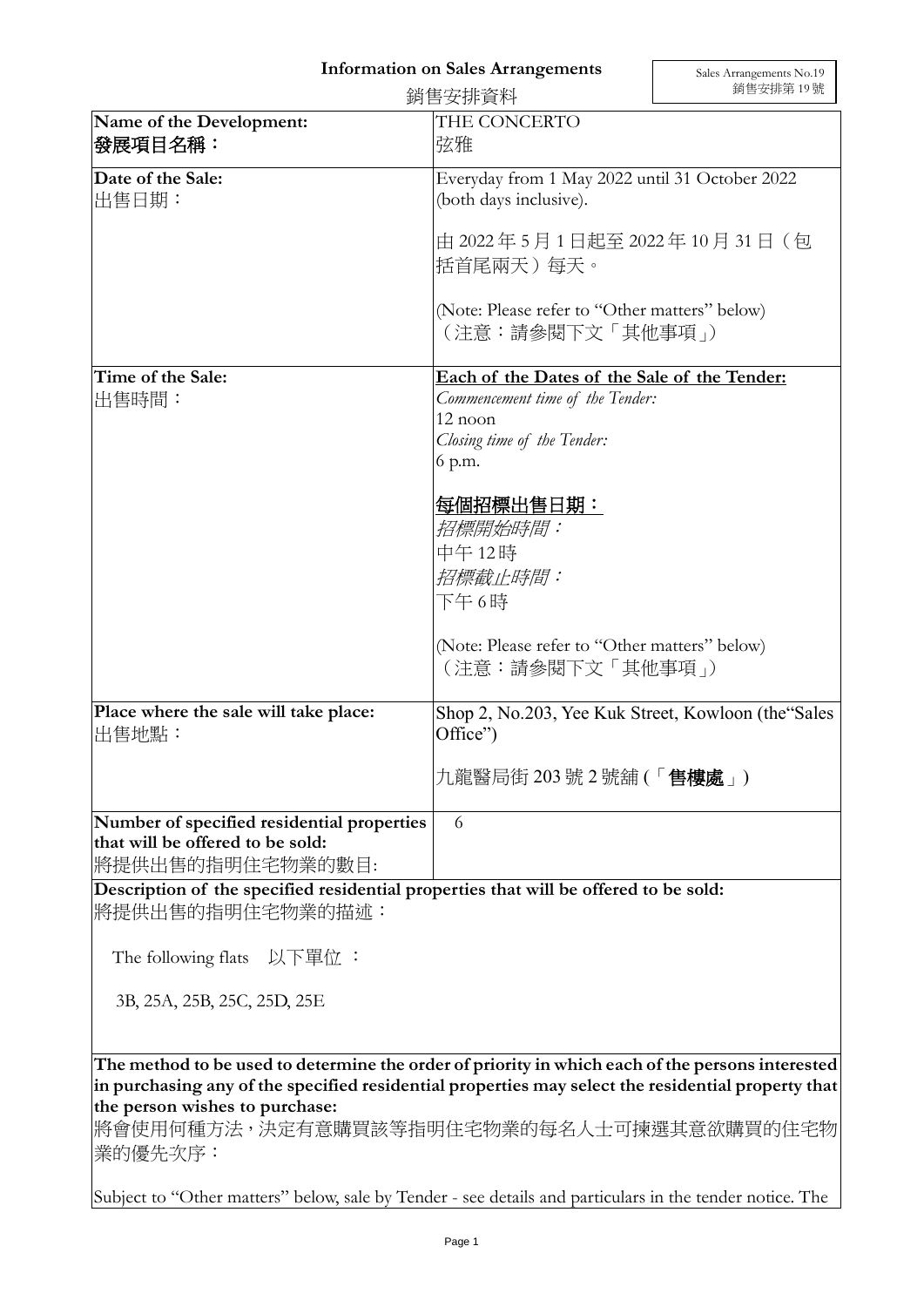tender notice and other relevant tender documents of the specified residential property(ies) will be made available for collection free of charge at the following venue/period :

Sales Office

- (a) 30 April 2022: From 12 noon 6 p.m.
- (b) subsequent dates until and inclusive of 31 October 2022: during the aforesaid Time of Sale.

受制於下文「其他事項」,以招標方式出售 - 請參閱指明住宅物業的招標公告的細節和詳 情。招標公告及其他有關招標文件可於可於下列地點/時段免費領取:

售樓處

- (a) 2022 年 4 月 30 日:由中午 12 時至下午 6 時。
- (b) 之後日子直至及包括 2022 年 10 月 31 日:在上述出售時間。

**The method to be used, where 2 or more persons are interested in purchasing a particular specified residential property, to determine the order of priority in which each of those persons may proceed with the purchase:**

在有兩人或多於兩人有意購買同一個指明住宅物業的情況下,將會使用何種方法決定每名 該等人士可購買該物業的優先次序:

Please refer to the above method. 請參照上述方法。

## **Other matters:**

其他事項:

- 1. The Vendor does not undertake and is under no obligation to review, consider or accept the highest offer or any offer at all for the purchase of any specified residential property. The Vendor has the absolute right to withdraw from the sale of any specified residential property at any time before the acceptance of any offer. The Vendor has the absolute right to change the closing date and/or time of the tender from time to time by amending the Sales Arrangements. 賣方並不承諾亦無責任閱覽、考慮或接受認購任何指明住宅物業最高出價之要約或任何 要約。賣方有絕對權利於接受任何要約前於任何時間撤回出售任何指明住宅物業。賣方 有絕對權利透過修改銷售安排不時更改招標截止日期及/或時間。
- 2. Persons interested in submitting tenders of the specified residential properties are reminded to read the latest register of transactions of the Development so as to ascertain whether a particular specified residential property is still available for tender. A specified residential property will become unavailable for tender once the Vendor accepts a tender after the close of a previous tender exercise of that specified residential property (whether under this Sales Arrangements or any other Sales Arrangements, if applicable) (if any). Please note also that the register of transactions of the Development may not be updated immediately after the Vendor accepts a tender.

有意遞交指明住宅物業的投標的人士敬請檢視發展項目的成交紀錄冊,以知悉某一指明 住宅物業是否仍然可供招標出售。一旦賣方在該指明住宅物業(不論是於本銷售安排下 或任何其他銷售安排下,如適用)的先前的招標程序(如有)完結後接納該指明住宅物 業的投標,該指明住宅物業即變為不再可供招標出售。另請亦注意發展項目的成交紀錄 冊未必一定於賣方接納投標後立即更新。